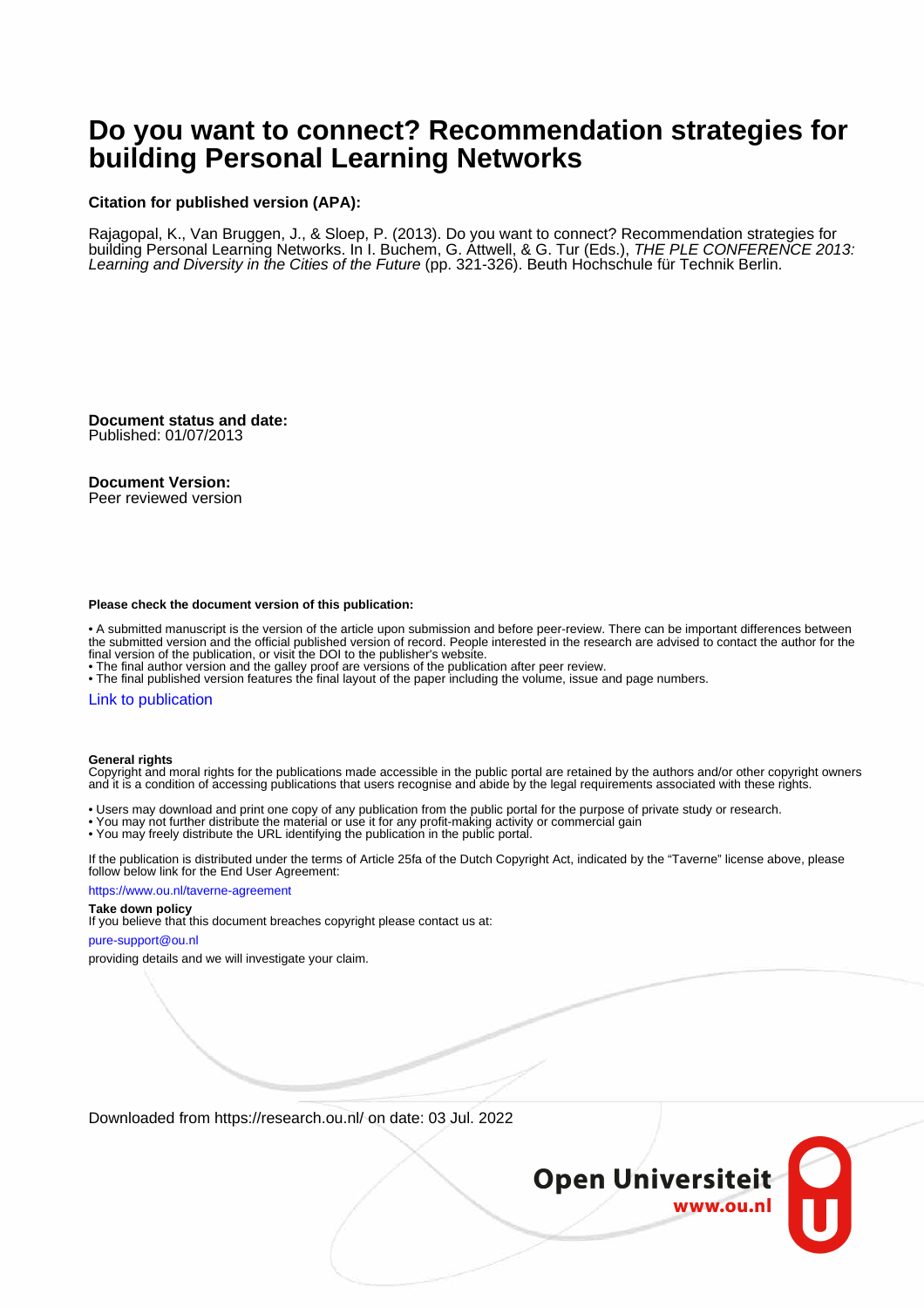# Abstract: Do you want to connect? : Recommendendation **strategies for building Personal Learning Networks**

Authors: Kamakshi Rajagopal, Jan Van Bruggen, Peter B. Sloep

Recommender systems have become widespread on social networking sites. These systems make users of these sites aware of various resources, products and people that they may have otherwise missed. As they are quite powerful and efficient, many large social networking sites have introduced these recommender systems with some success. Likewise, these systems have been used for educational purposes, to connect learners with suitable learning resources, peers and tutors (Manouselis, Drachsler, Verbert & Santos, 2012). The rise of Learning Analytics seems to indicate an even greater role for recommenders in the near future (Greller & Drachsler, 2012)

Conceptually, recommender systems broadly consist of three constructed components: 

- a user profile to characterize an individual user
- a matching algorithm, to estimate the distance (in terms of similarity/difference or social networking distance) between users
- and a user interface, to introduce a user to their recommended match.

However, all three of these components become problematic when we aim to connect people in order to extend their Personal Learning Networks (PLNs). Through her PLNs, a learner connects with other learners to support her continuous non-formal learning. Previous research has established the importance of interaction and conversation in these Personal Learning Networks, and especially, the role of PLN ties play as the knowledgeable other in the learner's zone of proximal development (Rajagopal, Joosten-ten Brinke, Van Bruggen & Sloep, 2012; Tinsley & Lebak, 2009). A recommender system that aims to contribute to the creation of contacts in PLNs therefore needs to take this starting point.

In this interactive workshop, we will discuss the virtues of recommender systems for PLNs. The following questions will be discussed:

- When does somebody you connect with online, become part of your PLN? What is *connecting* online?
- Do certain types of information of the person contribute more or less to them becoming part of your PLN?
- Is recommendation in se a suitable strategy for building PLNs online?
- What other efficient and scalable strategies can be used to connect people online?

For each of these questions, we will provide some input from recent research on PLNs and recommendation.